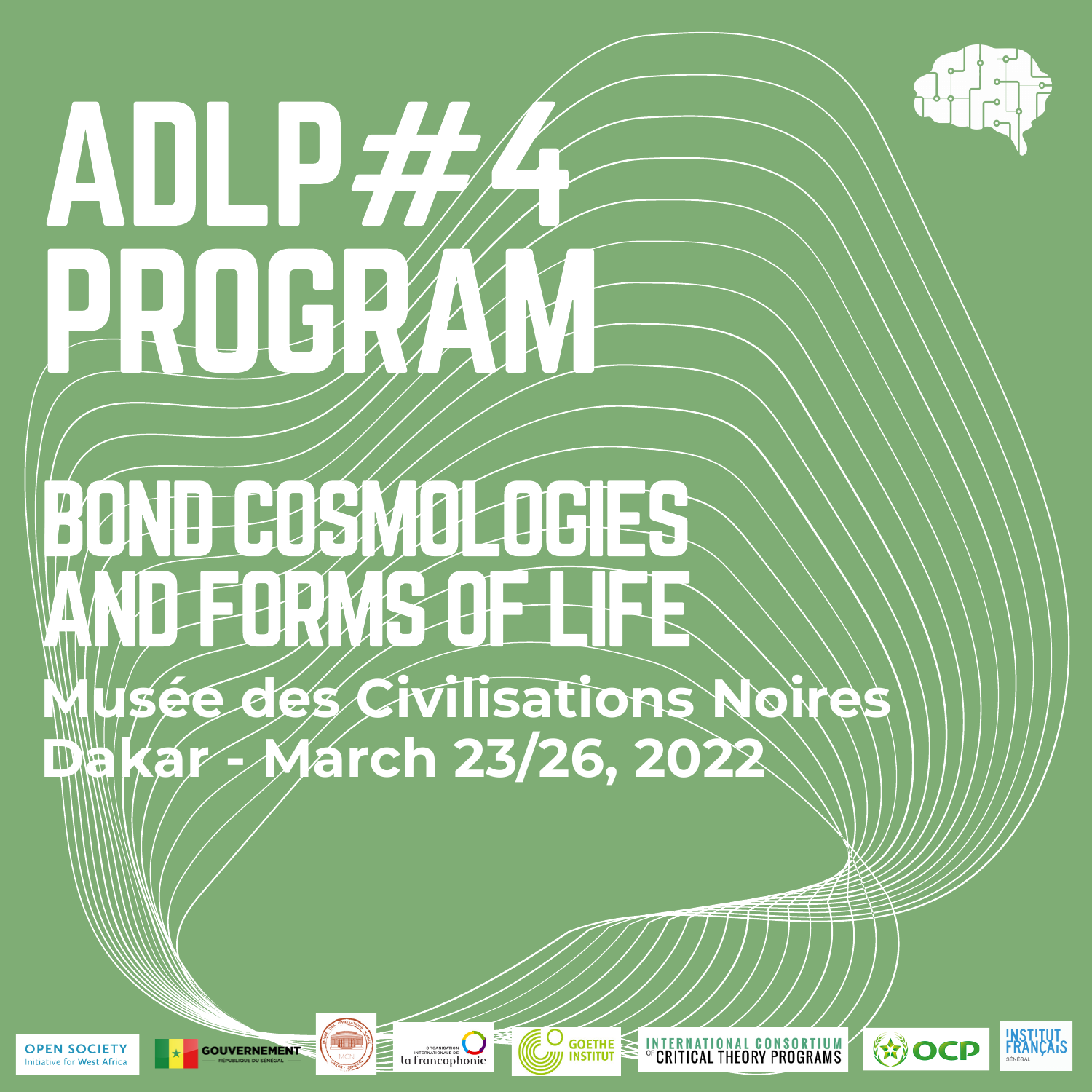# DAY 1 WEDNESDAY MARCH 23

Musée des Civilisations Noires de Dakar (MCN) / Auditorium (ground floor)

**9h00-9h15 am : Opening. Felwine Sarr & Achille Mbembe's speech 9h15-09h30 am : Introduction to Bonds Cosmology by Souleymane Bachir Diagne**

**9h30-11h00 am : Session 1. "Quilombo, Zomia, Marronage, forms of inhabiting the earth and reinvention of politics."**

Speakers : Nadine Machikou, Dénètem Touam Bona, Patricia Anahory, Odile Sankara

**11h00-11h30 Coffee break**

**11h30 am-1h00 pm : Session 2. "Relational ontologies and forms of life."** Speakers : Laeila Adjovi, Souleymane Bachir Diagne, Séverine Kodjo-Grandvaux, Bruno Latour

**1h00-3h00 pm Lunch**

**3h15- 4h45 pm : Session 3. "Reinventing the modalities of its presence to the world : sovereignty, dependence, interdependence, social, political and ecological utopias."** Speakers : Mame Fatou Niang, Achille Mbembe, Sami Tchak, Seydou Ra-Sablga

**1**

**5h00 pm : Opening of the exhibition "Muzungu Tribes" of Teddy Mazina MCN, 3rd floor - Agora/Peenc, exhibition area.**

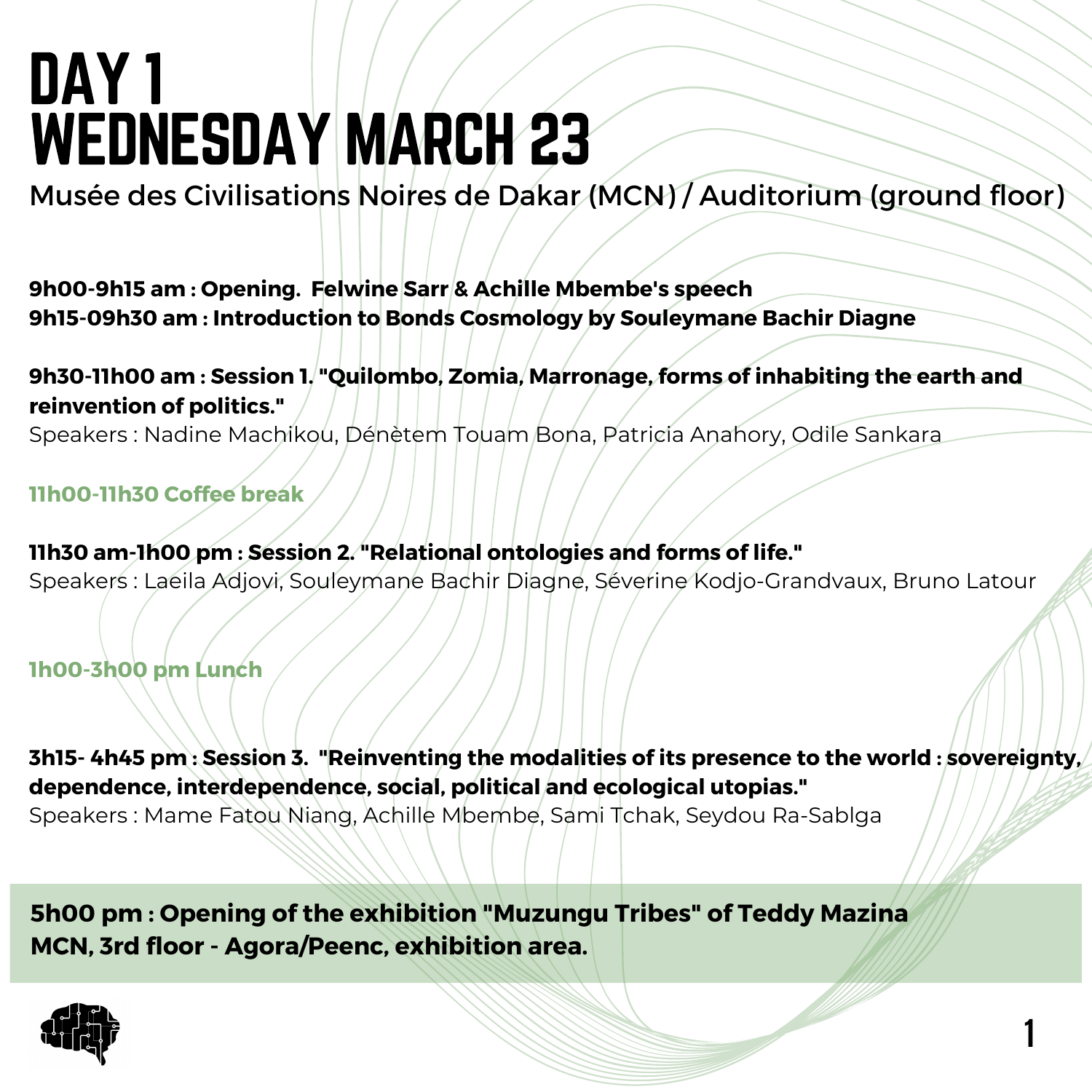# DAY 2 THURSDAY MARCH 24

Musée des Civilisations Noires de Dakar (MCN) / Auditorium (ground floor)

**9h30-11h00 am : Session 4. "Literature : a cosmopoetics of links."**

Speakers : Wilfried N'Sondé, David Diop, Alexandre Gefen, Mbougar Sarr

**11h00-11h 30 Coffee break**

**11h30 am-1h00 pm : Session 5. "Cosmopoetics of the living : eco-feminism and the economy of the living."**

Speakers : Felwine Sarr, Isabelle Delannoy, Coumba Dieng Sow, Fatou Sow

**1h00-3h00 pm Lunch**

**3h15-3h30 pm : Performance by Faustin Linyekula.**

**3h30-5h00 pm : Session 6. "What languages for a living community ?"** Speakers : Hanane Essaydi, Leyla Dakhli, Malcom Ferdinand, Fadel Barro

**19h30-20h30 : Music show "Little Kesho" , an Ishyo Arts Center's production, Rwanda. Cinema Empire, Medina.**

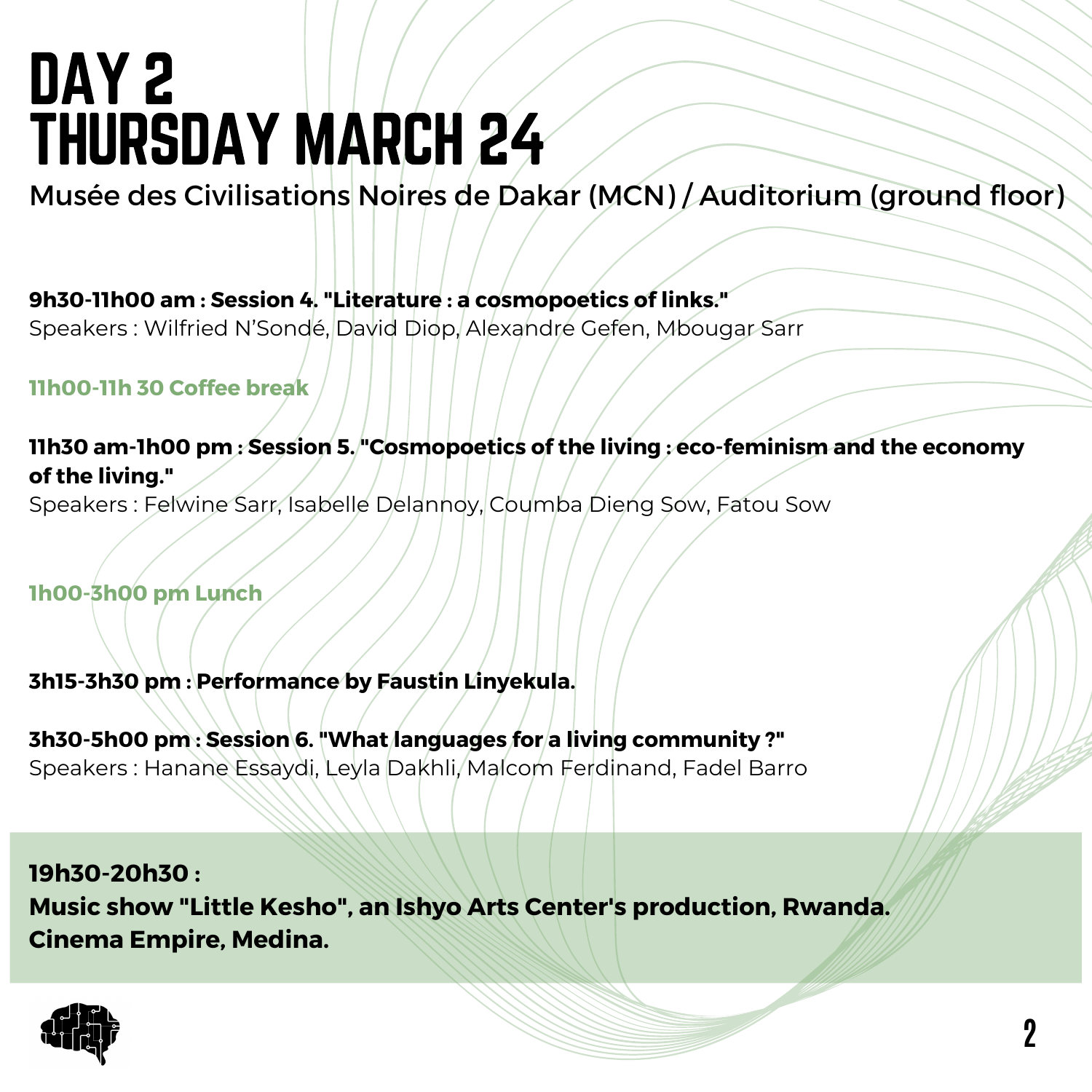# DAY 3 WEDNESDAY MARCH 25

Morning : Musée des Civilisations Noires de Dakar (MCN) / Auditorium (gf) Evening : Théâtre de verdure, French Institute of Dakar

**9h30-11h00 am : Session 7. "Wisdom of lianas: reweave, start over, link, repair."** Speakers : Hamidou Anne, Mathieu Potte-Bonneville, Tanella Boni, Dénètem Touam Bona

**11h00-11h30 Coffee break**

**11h30 am -01h00 pm : Session 8. "Cosmopolitics of solidarity and common life."** Speakers : Michel Agier, Souleymane Bachir Diagne, Maboula Soumahoro, Olivia Rutazibwa

**Free afternoon / Press**

#### **EVENING AT THE THEATRE DE VERDURE OF DAKAR FRENCH INSTITUTE**

**8h30-10h35 pm : Screening of "Les Tombeaux sans noms", documentary film by Rithy Panh (2018)**

**10h35-11h50 pm : Session 9. Conversation "Community of the living, the dead and objects."** Speakers : Dorcy Rugamba, Natalia Brizuela, Teddy Mazina (moderator Felwine Sarr)

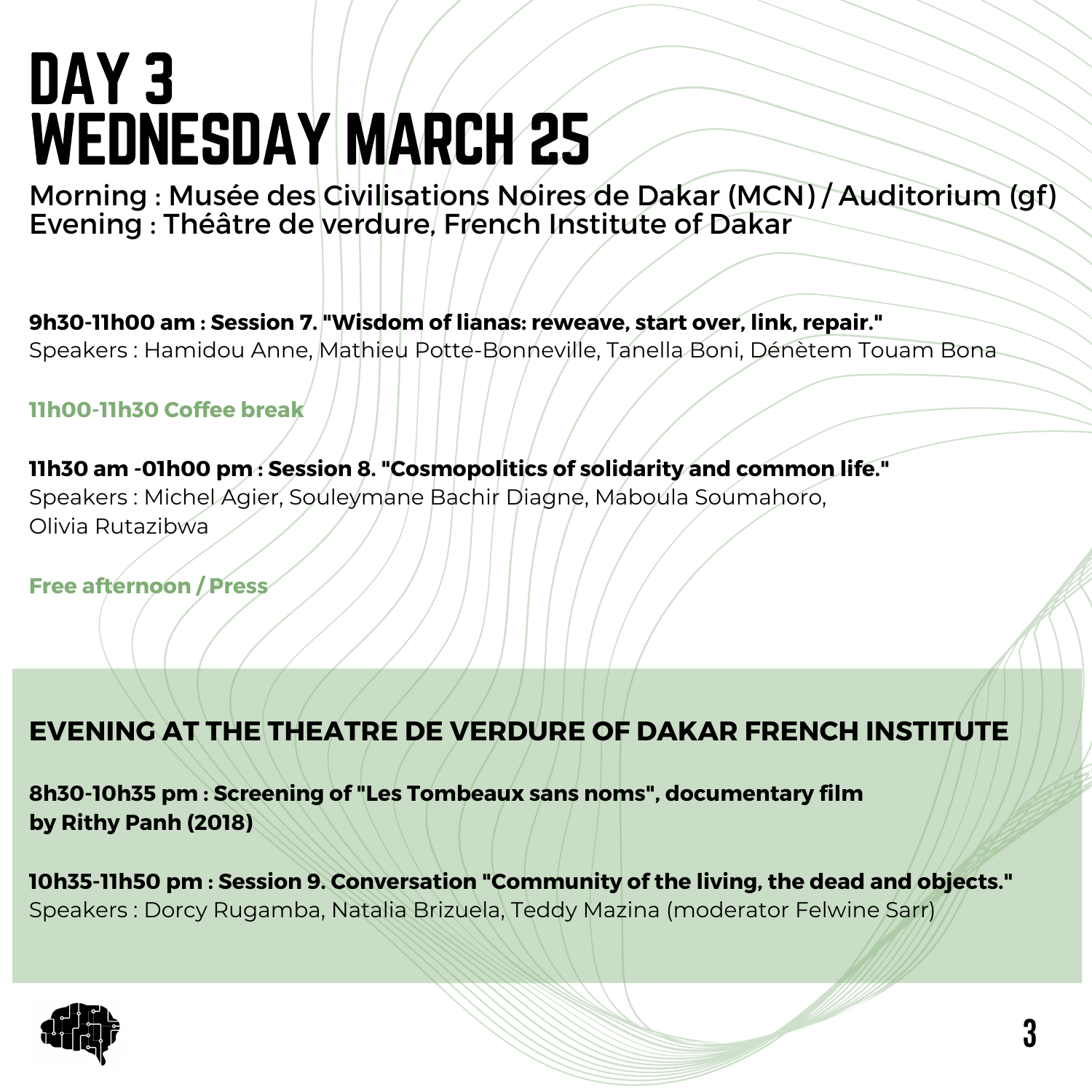# DAY 4 SATURDAY MARCH 26

Morning : Musée des Civilisations Noires de Dakar (MCN) / Auditorium (gf) Evening : NUIT DE LA PENSEE / Musée des Civilisations Noires de Dakar (MCN) / 3rd floor Agora "PEENC"

**9h30 am -11h00 am : Session 10. "Artistic practices and social bond."** Speakers : Carole Karemera, Faustin Linyekula, Otobong Nkanga, Nadja Ofuatey-Alazard

**11h00-11h30 Coffee break**

**11h30 am -1h00 pm : Session 11. "More than human, Anthropo not seen, Contre-espaces."** Speakers: Marisol de la Cadena, Parfait D. Akana, Bado Ndoye, Ana Kiffer

**Free afternoon / Press**

**7h30 pm - 01h30 am NUIT DE LA PENSEE AGORA / PEENC MUSEE DES CIVILISATIONS NOIRES DE DAKAR (MCN)** (program on next page)

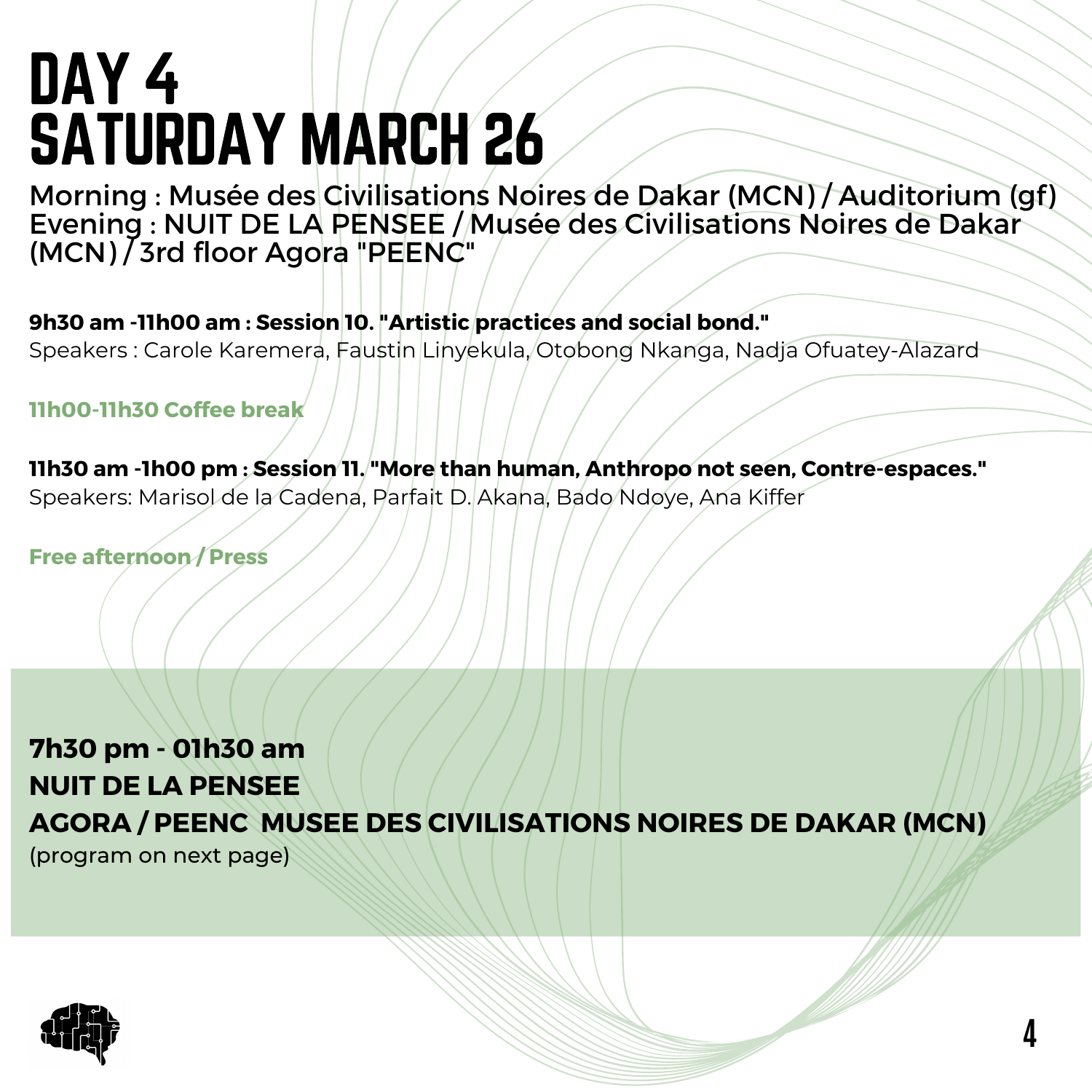#### NUIT DE LA PENSEE ADLP#4 "FORMS OF LIFE" SATURDAY MARCH 26 7H30 PM - 1H30 AM MCN- AGORA / PEENC ON-SITE CATERING

**7h30-7h45 pm : Introductive performance "Cartographie du Donner et du Recevoir" from the plastic work of Cécile Ndiaye.**

**7h45-8h00 pm : Introduction by Felwine Sarr & Achille Mbembe.**

**8h00-9h30 pm : Session 12. "Time, Breath, Indigenous Knowledge and Care."** Speakers : Natalia Brizuela, Hervé Yamguen, Riikka Prattes, Gaston-Paul Effa

**9h30-9h45 pm : Performance by Qudus Onikeku**

**9h45-10h30 pm : Break. On-site catering.**

**10h30 pm - 00h00 : Session 13. "Music, place of links."** Speakers : Rokia Traore, Wasis Diop, Ray Lema, Baaba Maal

**00h00-1h30 am : Session 14. "Social, ecological and political re-connection in the Caribbean and Africa."**

Speakers : Malcom Ferdinand, Yala Kisukidi, Fatma Oussedik, Achille Mbembe